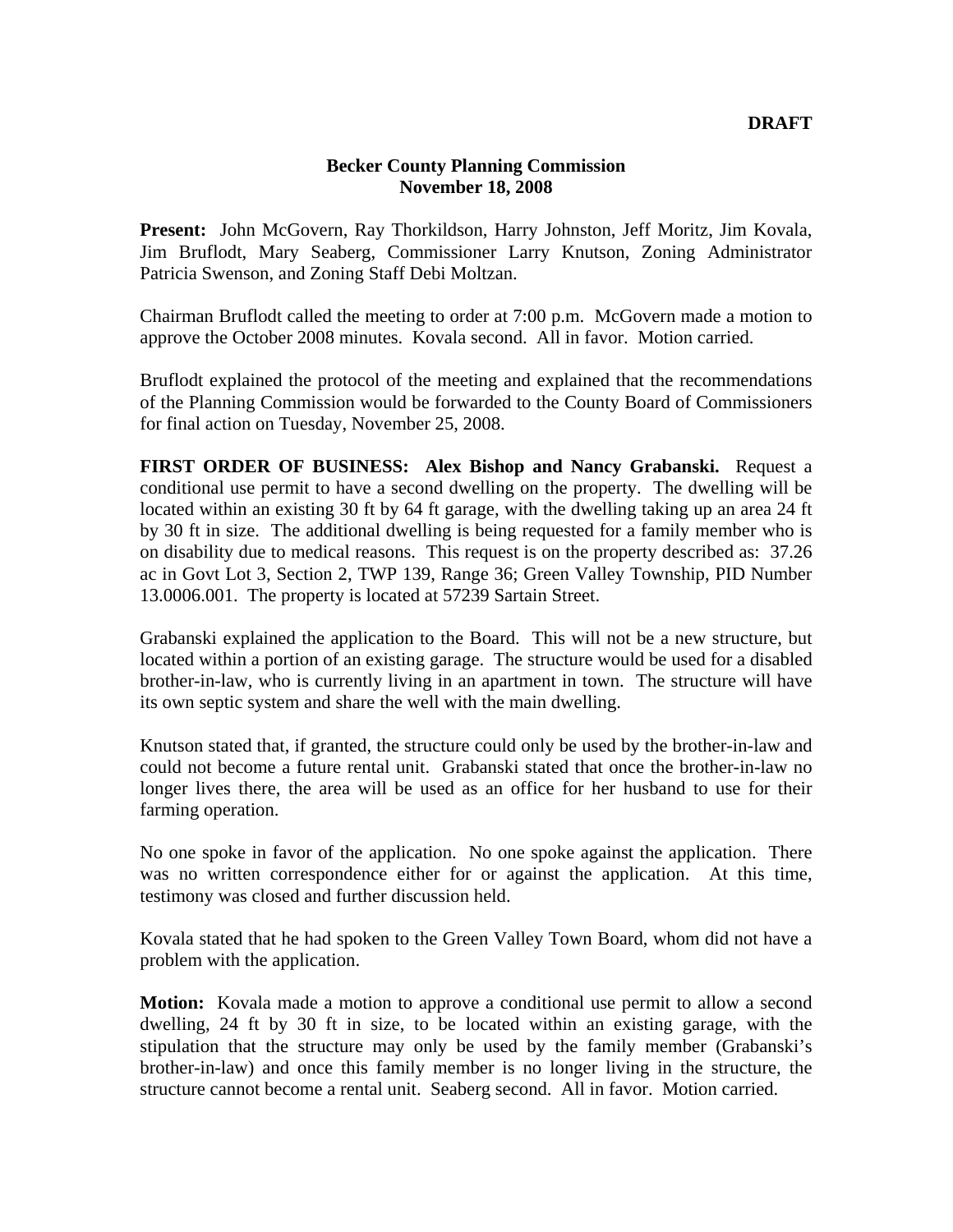**SECOND ORDER OF BUSINESS: Hough Inc.** Request a revision of existing Conditional Use Permit Document Number 407839. The existing conditional use permit was approved in 1991 and was to establish a demolition site. The site was to follow all MPCA regulations and was to be 5 acres and located in the NW  $\frac{1}{4}$  SW  $\frac{1}{4}$ . The revision is asking that the area be extended to encompass the entire 40 acres in the NW ¼ SW ¼ located in the property described as: 80 ac, W  $\frac{1}{2}$  of SW  $\frac{1}{4}$ ; Section 25, TWP 138, Range 42, Lake Eunice Township. PID Number 17.0280.000.

Mike Hough explained the application to the Board. The revision would allow expansion of the existing site. Bruflodt questioned where the demo site was located from the asphalt pile. Hough stated that the asphalt pile is the recycling site and the demo site is further north. Knutson stated that they could not get into the site to view the property and questioned Hough if he was aware of the tour date. Hough stated that he did not realize that there was a tour date. Knutson suggested that the application be tabled so that the Board could get into the site to view the property. Bruflodt stated that the next tour date would be December 11, 2008, during the morning hours.

Speaking with concerns or opposition to the application were:

 Bruce Seim – knew the property contained a demo site when he purchased his, since he bought his property, the buffer of evergreen trees has been removed; now there is no buffer between the properties.

 Marty Kiebke – did not know there was a demo site on the property when he bought his and two weeks before he was to build his house, the buffer of evergreen trees was removed and he saw that there was a demo site; MPCA regulations were not followed until he began pursuing compliance; traffic is an issue; was lead to believe this site would be closed once the County opened a demo site.

 Mark Jackson – concerned about the traffic volume and speed; looks like they have exceeded the five acres already; will impact the value of his land.

There was no written correspondence. At this time, testimony was closed and further discussion was held.

**Motion:** Knutson made a motion to table the application until the December 2008 meeting. Kovala second. All in favor. Motion carried.

Hough stated that he would address the concerns brought up at the next meeting and stated that he has a survey from Widseth, Smith and Nolting showing that the expansion plans are for 10 acres, just requesting the revision for the entire 40 acres so they would not have to repeat the hearing process.

**THIRD ORDER OF BUSINESS: Susanna Hanson Trust.** Request a change of zone from agricultural to residential and approval of a preliminary plat for the property described as: W ½ SE ¼ Govt Lot 3 and Govt Lot 4 less Hanson's Mt View Shores;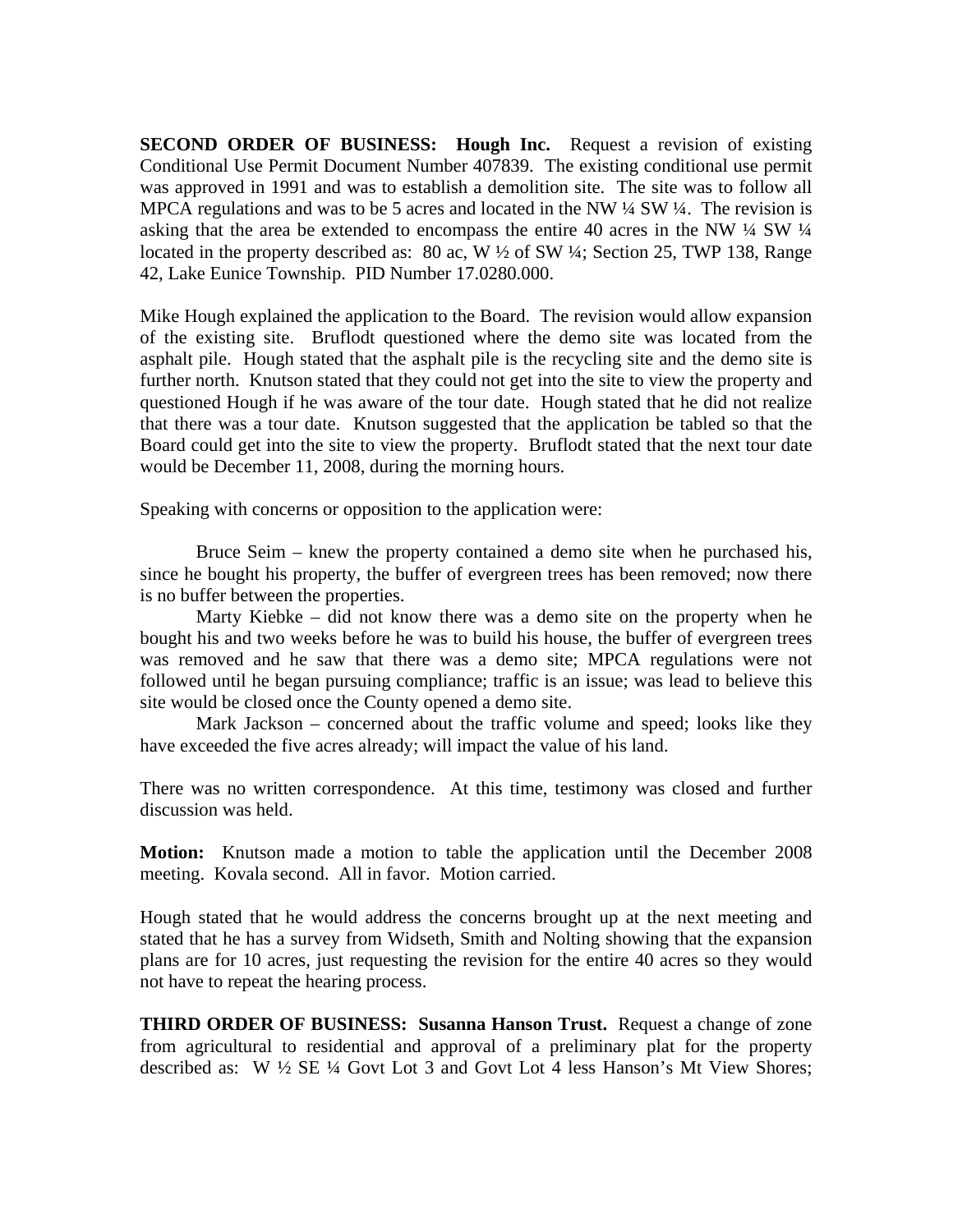Section 8, TWP 139, Range 38; Toad Lake Township. PID Number 33.0090.000. The property is located at 20475 West Toad Lake Drive, Toad Lake.

Larry Hanson explained the application to the Board. His family homesteaded this property in the 1900's and it was his parent's wishes to keep the property in the family. He has been working on this for four years trying to divide things equally.

Kovala questioned on which lot the original house was located. Hanson stated that it was located on Lot 4. Johnston questioned if the structures located within the shore impact zone would be removed. Hanson stated that one has already been removed and assumed that the other one would be removed.

No one spoke in favor of the application. No one spoke against the application. There was no written correspondence either for or against the application. At this time, testimony was closed and further discussion was held. Johnston stated that the subdivision meets the requirements of the Zoning Ordinance.

**Motion:** Johnston made a motion to approve the change of zone from agricultural to residential and approve a preliminary plat consisting of six lots based on the fact that the proposal meets the criteria of the Zoning Ordinance. Knutson second. All in favor. Motion carried.

**FOURTH ORDER OF BUSINESS. Barry and Theresa Halvorson.** Request a conditional use permit to construct a retaining wall in the shore impact zone to correct a non-permitted land alteration for the property described as: Lot 3, Morton Oak Lane Third Addition; Section 21, TWP 138, Range 42; Lake Eunice Township. PID Number 17.1007.000. The property is located at 19738 Morton Oaks Road, Maud Lake.

The Halverson's explained the application to the Board. The problem began with a misunderstanding. Their shoreline was a mess, so they pushed about 8.2 cubic yards of dirt to the side in preparation to apply for a conditional use permit for a retaining wall in 2007. They have run into opposition from day one. They hired Hebron Brick for a plan, but got no action. Once they hired Heyer Land Surveying, they got immediate action. They were under the understanding that a permit was not needed if the dirt work was under ten cubic yards, which it was. B Halvorson stated that he wanted his shoreline to look like the neighbors.

Bruflodt stated that retaining walls are not allowed in the shore impact zone unless there is no other alternative. Knutson stated that most of the explanation was about the dirt removal and misunderstandings and wanted clarification as to what their request was. The Halvorson's stated that they are requesting a retaining wall. Knutson stated that retaining walls are not allowed in the shore impact zone unless there is no other alternative. The Halvorson's stated that they meet this criteria and that Heyer did not say they needed a plan for restoration; he gave them a plan for a retaining wall. T. Halvorson stated that there is no other alternative. Knutson stated that the land could be reclaimed to a natural slope with no retaining wall. T Halvorson stated that restoring to a natural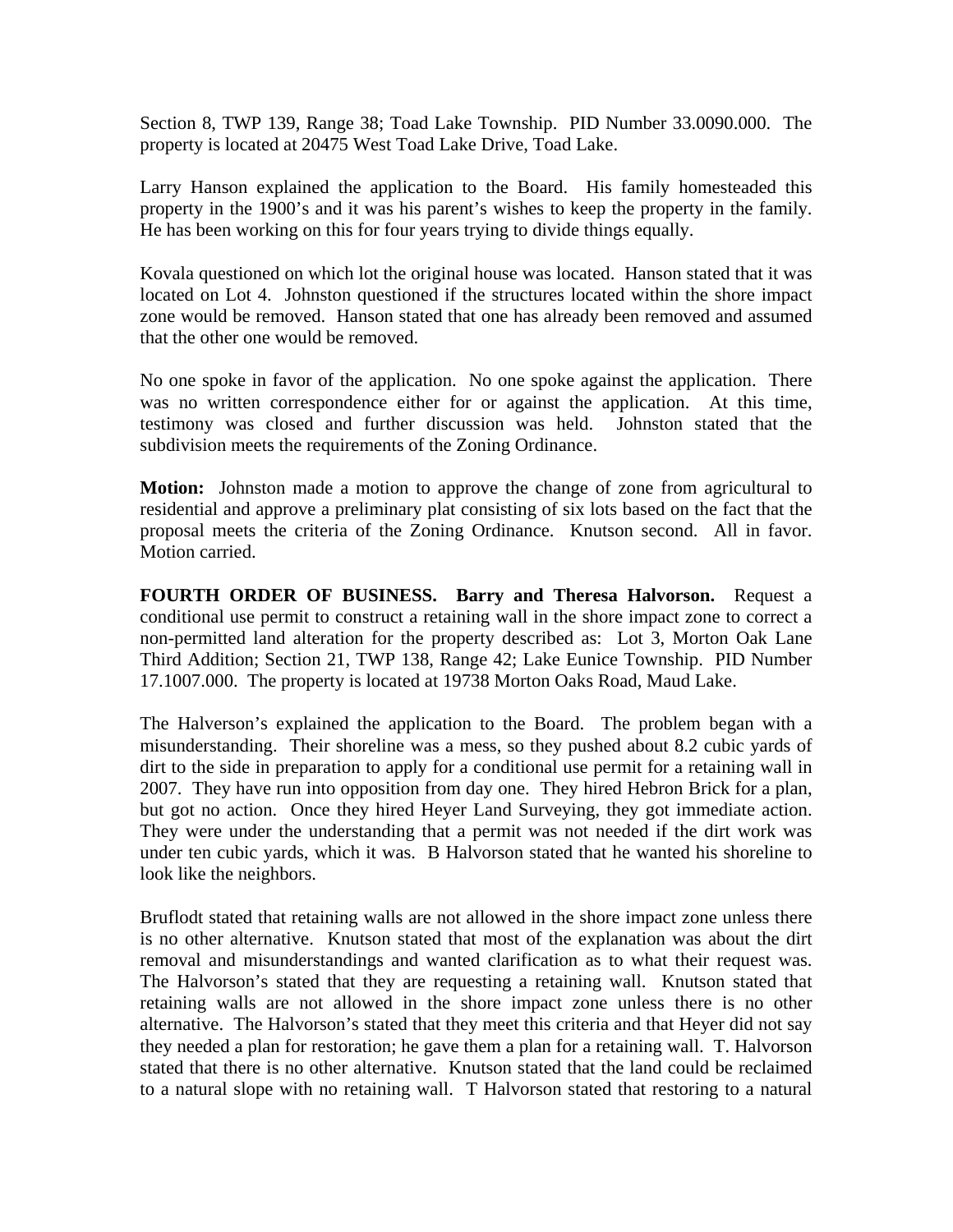slope would be more expensive. B Halvorson stated that if retaining walls are not allowed they should have been told that. Bruflodt stated that monetary concerns do not enter into the equation for granting or denying a conditional use permit. T Halverson stated that they do not have the money to restore the shoreline. Moritz stated that the shoreline should be able to be restored fairly reasonable with riprap, water retention area and native plants and that this would enhance the value of the property. B Halvorson stated that there would be sand behind the retaining wall to allow the water to soak away and that Heyer stated that the plan was in compliance with the Ordinance.

No one spoke either in favor or opposed to the application. A letter in opposition to the application was received from the Lake Maud Lake Association. At this time, testimony was closed and further discussion was held.

Johnston stated that the run off issue and erosion starts at the road and the down spouts are directed toward the lake. Many things could be done to slow the water down before it gets to the bank by the lake, which could include a berm. Moritz stated that there are options instead of a retaining wall. Seaberg stated that the area should be rip rapped and restored to a natural state. Thorkildson stated that is should be restored back to its original condition, along with the neighbors, if they are in violation. Swenson stated the regulations for retaining walls have changed over the years and that the rules in effect at the time of application must be acted on. Seaberg stated that the Zoning Office has brochures on natural plantings and buffers. Swenson stated that correspondence in the file sent to the Halvorson's suggest that the shoreline should be restored and they were given the criteria for a retaining wall.

**Motion:** Knutson made a motion to deny a conditional use permit for a retaining wall based on the fact that it does not meet the criteria of the Zoning Ordinance and there are other alternatives to control the erosion. Kovala second. All in favor. Motion carried.

**FIFTH ORDER OF BUSINESS. Jeff and Susan Schlossman.** Request a Conditional Use Permit to allow an equestrian riding school. This would include equestrian training, riding lessons, indoor/outdoor and day riding camps, hayrides, nature walks, skiing and occasional special events. The facility would also include a home office and kitchen. The Conditional Use Permit would be for the property described as:  $E\frac{1}{2}$  of SW  $\frac{1}{4}$  and 10 ac in SW Cor of SE ¼ NW ¼; Section 5, TWP 139, Range 38; Toad Lake Township. PID Number 33.0050.000. The property is located at 42273 St Hwy 34.

The Schlossman's explained the application to the Board. They would like a conditional use permit to allow the commercial business of an equestrian school. Kovala questioned if there would be signage, noting that State Hwy 34 is a scenic byway. J Schlossman stated that a sign may be put up if too many people have a problem finding the property; most of the advertising will be done online. Knutson stated that if a sign is put up, a permit would be required from the County and from the State DOT. S Schlossman stated that the school would be private and not open to public traffic at this time. Bruflodt questioned the hours of operation. J Schlossman stated that they listed extended hours in case there was a planned event that would last longer than expected. S Schlossman stated